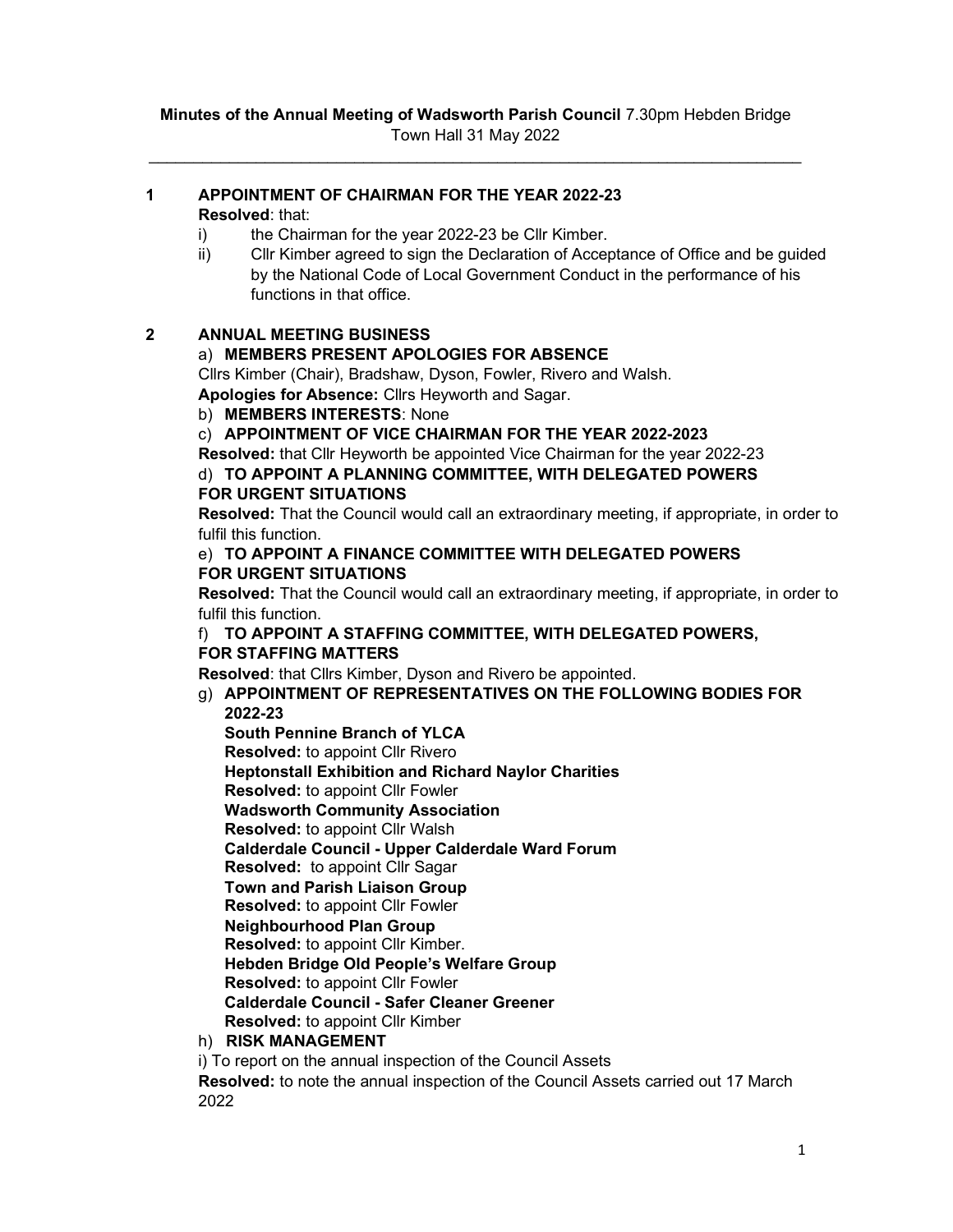ii) To approve the Council's Corporate Risk Assessment

Resolved: to approve the Council's Corporate Risk Assessment for 2022-23

# Part 2: Standard Business

- 3 RESOLUTION TO RE-ORDER THE REMAINING PART OF THE AGENDA: None
- 4 PUBLIC DISCUSSION TIME: None
- 5 APPROVAL OF THE MINUTES OF THE MEETINGS OF THE COUNCIL HELD ON: a) 26 April 2022. Resolved: that the above minutes be approved as a true and accurate record. b) To note the minutes of the Annual Meeting of the Parish 26 April 2022 Resolved: to note the above minutes
- 6 MATTERS ARISING FROM THE ABOVE MINUTES: None

# 7 LOCAL PLANS:

- a) Calderdale Council Local Plan update. Nothing to report.
- b) Neighbourhood Plan. Nothing to report.
- 8 **CLERK'S REPORT:** All covered under existing agenda items.

## 9 FINANCIAL MATTERS:

|       | a) Items for payment:                      |         |
|-------|--------------------------------------------|---------|
| i)    | Salaries/PAYE                              | £561.17 |
| ii)   | Allowance and reimbursement:               |         |
|       | - computer allowance                       | £20.00  |
|       | - home working allowance                   | £17.33  |
|       | - Travel                                   | £2.70   |
|       | Total:                                     | £40.03  |
| iii)  | Mr RG Dean – bench refurbishment           | £199.24 |
| iv)   | CROWS – grant payment                      | £500.00 |
| V)    | Zurich Municipal insurance                 | £408.12 |
| vi)   | <b>YLCA Public Rights of Way training</b>  | £10.00  |
|       | After agenda issue:                        |         |
| vii)  | Internal Audit - Yearend 2021-22           | £100.00 |
| viii) | Wadsworth Com. Association - Jubilee grant | £500.00 |
|       |                                            |         |

Resolved: to approve the above payments.

### b) Financial reporting

- i) Bank reconciliations (monthly) association
- ii) Budget monitoring (quarterly)
- iii) VAT Return (quarterly)

Resolved: to receive the financial reports

c) Grants: No applications received.

## d) Annual Governance and Accountability Return (AGAR) 2021-22 Resolved to:

- i) note the Annual Internal Audit Report for 2021-22 included as part of the AGAR 2021-22.
- ii) approve Section 1 Annual Governance Statement 2021-22 for Wadsworth Parish Council, AGAR 2021-22.
- iii) approve Section 2 Accounting Statements 2021-22 for Wadsworth Parish Council, AGAR 2021-22.
- iv) approve the publication of documents required by Accounts and Audit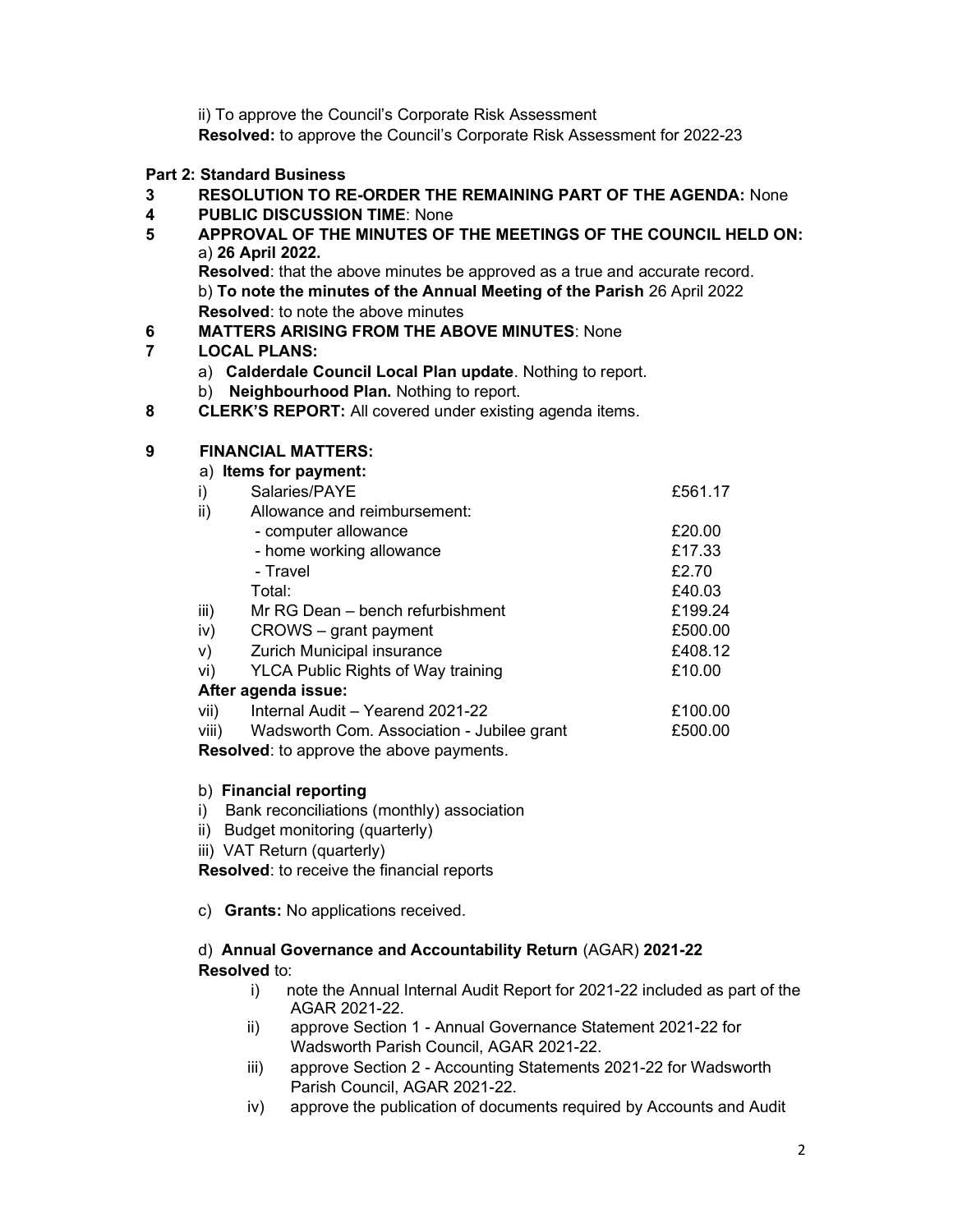Regulations 2015, the Local Audit (Smaller Authorities) Regulations 2015 and the Transparency Code for Smaller Authorities.

### 10 Correspondence:

a) CMBC: Modern day slavery training

Resolved: to speak to Hebden Royd TC regarding this and as appropriate to suggest that representatives of Wadsworth Council be invited to a future Calderdale Council training session.

b) Local resident: Proposed woodland Management visit Resolved: that Cllr Bradshaw organise the event with a proposed date of 18 June.

c) Anne Newsome Books Thank you letter

Resolved: that the letter be received.

## 11 PLANNING:

## a) New Applications:

- i) 22/00404/HSE First floor rear extension and replacement double garage Martin Mill Cottage Walker Lane Old Town Hebden Bridge HX7 8SJ Resolved comment: No objection
- ii) 22/00403/FUL Construction of a detached 4 x bed dwelling with associated parking and amenity space including demolition of a garage - White Cliff Midgehole Road Hebden Bridge Calderdale HX7 7AA

Resolved comment: No objection but concerned that previous poor planning decisions have made the entrance to Hardcastle Crags unsightly.

iii) 22/00322/HSE Demolition of existing stable to facilitate conversion of existing outbuilding and extension to form ancillary residential accommodation. - Purprise Farm Purprise Lane Pecket Well Hebden Bridge HX7 8RB

Resolved comment: Observation: Although support in principle concerned that the conversion does not fit within the original stable's footprint.

iv) 22/00369/FUL Glen farrow biomass boiler. Far Shawcroft Farm Akroyd Lane Pecket Well Hebden Bridge Calderdale HX7 8TE

**Resolved:** i) to submit an initial response raising concerns re the existing boilers in relation to complaints regarding smell and smoke emissions.

- ii) that Cllrs further study the plans and provide comments to the Clerk by Tuesday 7 June.
- b) Applications received after publication of the agenda: None
- c) Other planning matters:
- i) It was noted that the correct details for the Wilcroft Farm application were: 21/01428/HSE Conversion of barn to dwelling for visitor accommodation - Wilcroft Farm Keighley Road Hebden Bridge Calderdale HX7 8QY PERMIT

### 12 ROAD AND FOOTPATH MATTERS:

a) It was reported that inaccurate statistics had been received in relation to accidents on Keighley Rd

Resolved that: Cllr Kimber forwards the correspondence to the Clerk and that this information is queried.

### b) Proposed Clearway at Haworth Old Road

It was noted that no works had been carried out to date. It was also noted that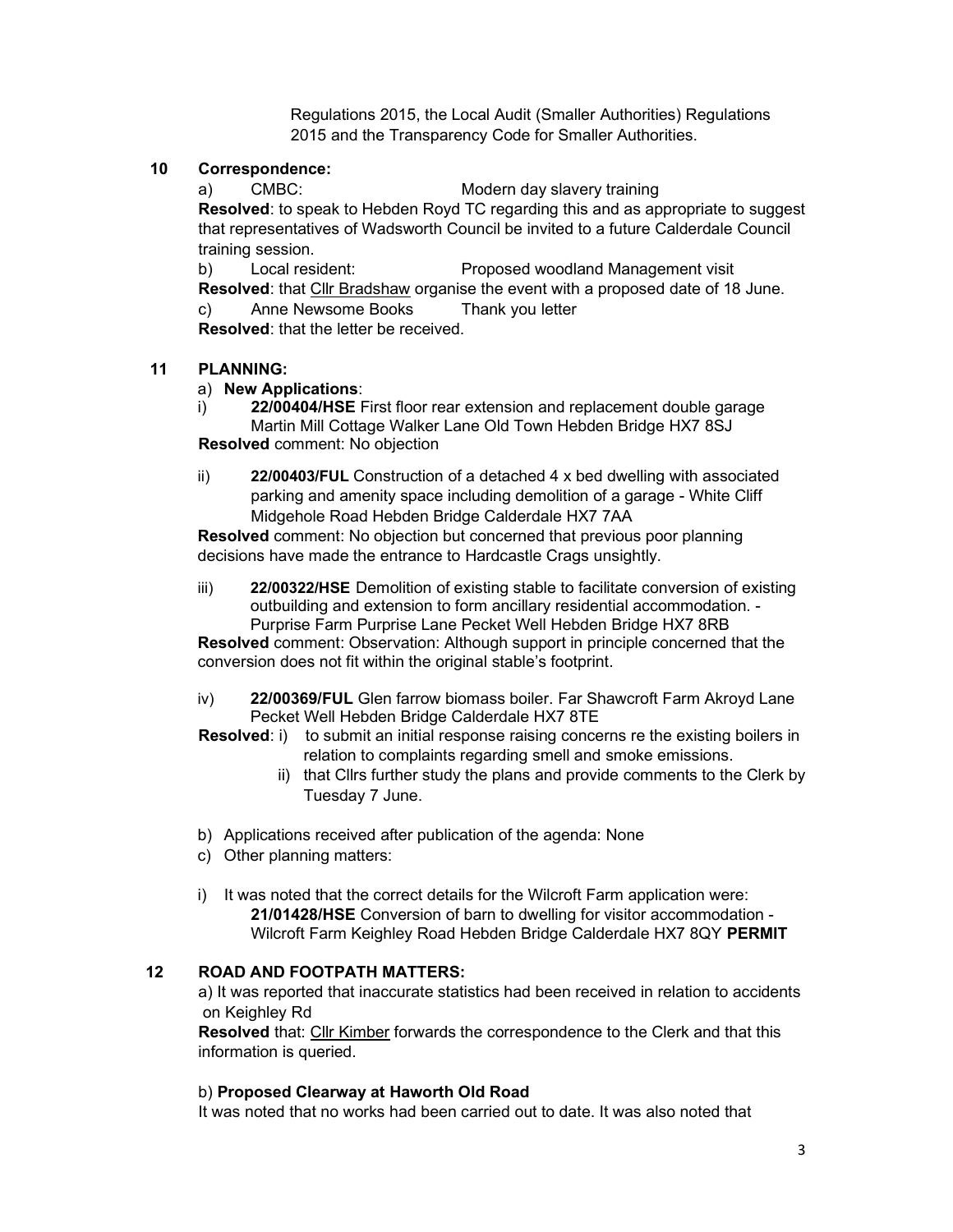residents were concerned regarding the implications of the proposed clearway in relation to deliveries.

### c) Tyre on Keighley Road

It was reported that this was raised at the Safer Cleaner Greener meeting and that the police are looking into installing cameras.

### d) Pecket Well electronic speeding sign

It was reported that the position of the sign had been agreed but no date had yet been agreed for implementation.

## 13 ALLOTMENTS, PARKING SPACES AND GARAGES

It was reported that the large items of rubbish at Carr Head 1 had been removed by the Environment Group and that an amount of rubbish was ready for collection. Resolved that: the group be thanked for their work and that Cllr Walsh contact the group member to arrange clearance of the collected rubbish.

# 14 PLAYGROUNDS:

a) Bi-weekly inspections.

Resolved that: Cllrs Fowler and Kimber carry out the bi-weekly inspections. b) Long grass at Pecket Well Play Area

Resolved that: a Cllr close to Pecket Well check if the grass had now been cut and if not this be reported to Calderdale.

# 15 COUNCIL LAND MATTERS

a) Quote for Pecket Well Mem Garden bench - £290 Resolved that the quote from R Dean for £290 be accepted and that a further quote for repair work to the two benches at Pecket Bar be obtained.

b) Carr Head tree works update

It was reported that the tree works were now complete bar the removal of the tree guards.

### 16 CLIMATE EMERGENCY – PARISH COUNCIL UPDATE

Resolved that the update be presented to the June meeting.

- 17 COST OF LIVING AND PARISHIONERS (Cllr Heyworth) Resolved that this be deferred to the June meeting.
- 18 WADSWORTH COMMUNITY ASSOCIATION JUBILEE CELEBRATIONS UPDATE An update was provided including a long list of activities that the local community are looking forward to over the Jubilee weekend.

# 19 REPRESENTATIVES AT OUTSIDE MEETINGS

Cllrs Kimber and Bradshaw attended the Safer Cleaner Greener meeting. Cllr Walsh attended the Wadsworth Community Association Jubilee Celebrations meeting.

## 20 DATE OF NEXT MEETING & APOLOGIES IN ADVANCE

28 June 2022 at Hebden Bridge Town Hall. July meeting confirmation: 26.07.22